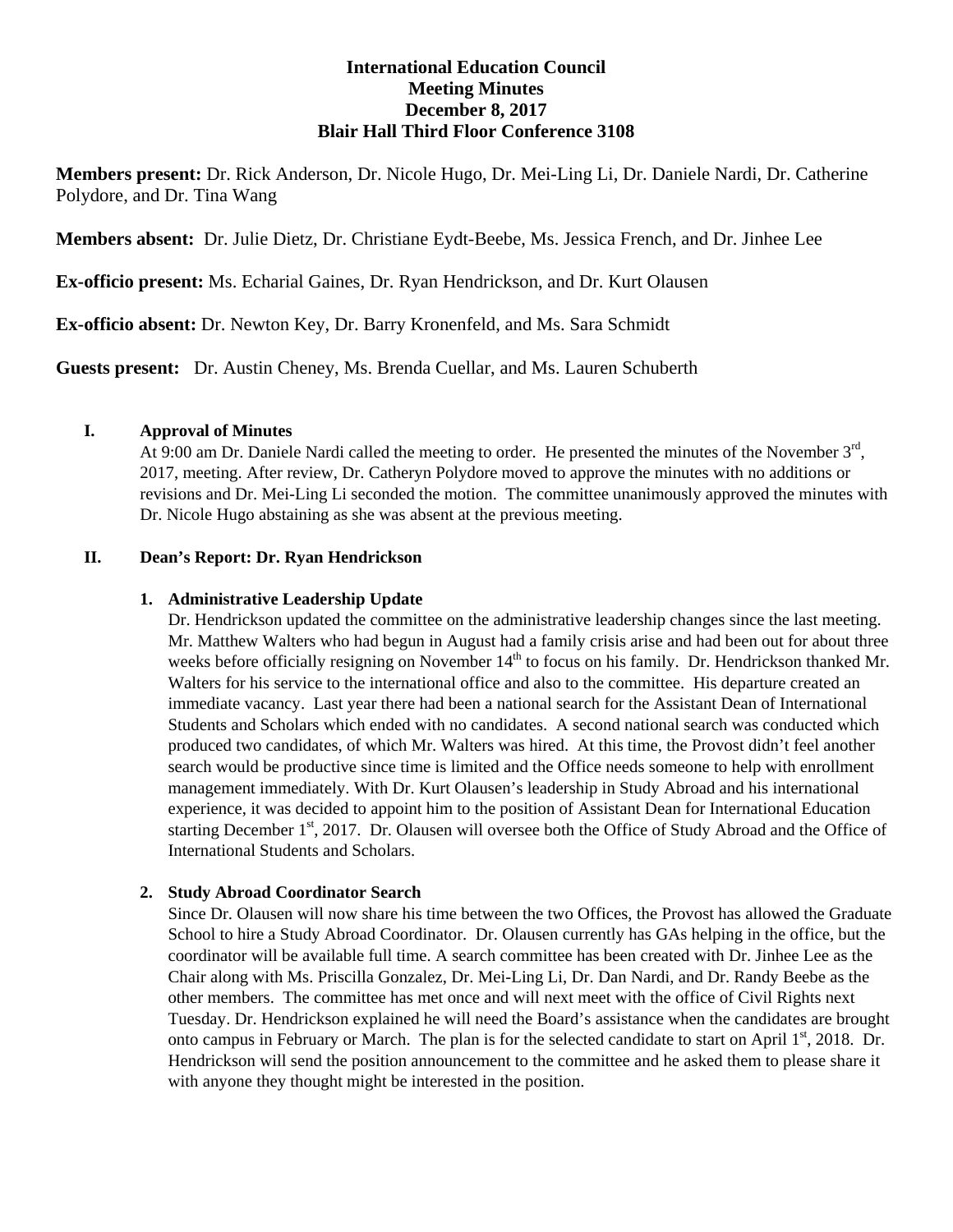#### **III. Reports**

## **1. Study Aboard: Dr. Kurt Olausen**

#### a. **Spring Semester Enrollment**

Dr. Olausen updated the committee on Study Abroad enrollment numbers. Currently there are ten students signed up to study abroad in Spring 2018. This number is down from last Spring when there were 21 students.

# b. **Spring Break**

Regarding spring break trips, Dr. Olausen noted there are currently 10 students signed up for the Guatemala program (down from 16) and 10 registered for the Quebec program which is a new program. He said that Dr. Schroth, who is leading the program, wasn't sure about a couple of the students currently enrolled and if the number drops below ten then Quebec will be canceled.

# **c. Summer Program Updates**

Dr. Olausen noted that the summer enrollment numbers are very preliminary, but currently there are 30 applications across 8 of the 10 faculty led programs being offered this summer. This number lacks the speech pathology students, so the number will definitely fluctuate in the coming months. The deadline for students to sign up is February  $2<sup>nd</sup>$ , 2018.

Dr. Olausen also mentioned that the information about Study Abroad scholarships for spring break hasn't gone out yet, so some students will be making their final decisions based on that information. Scholarship information should go out either today (12/8) or Monday (12/11).

# **2. International Students and Scholars: Dr. Kurt Olausen**

## **a. Office Priorities**

## **1. Enrollment Management**

Dr. Olausen told the committee he is working on enrollment management in his new position. Ms. Brenda Cuellar has shared with him a flow chart and he is working with the office to help streamline the process for students as much as possible. He will be able to give more detailed information at the next meeting.

## **2. International Orientation**

Dr. Olausen also let the committee know that the International Orientation is currently in motion and will be held on January  $4<sup>th</sup>$  and  $5<sup>th</sup>$ , 2018. Currently 92 students have confirmed to attend the orientation and a few more may sign up before then. Dr. Hendrickson also let the committee know that Sarah Dodoo who is the Student Dean of the Graduate School has created a video for incoming students that will be helpful and also the Graduate Student Advisory Council will participate in welcoming new international students. He is very impressed with the fantastic graduate student leadership this year.

## **b. Recruitment Updates**

## 1. **Brenda Cuellar**

Ms. Cuellar updated the committee on her recent trip to Brazil and Columbia. She thanked Dean Hendrickson for supporting her endeavor in this area. She spent one week in Brazil and was able to visit three different agencies that were recommended by TLC. She was also able to visit two high schools while there. She also spent one week in Columbia and met with three different agencies and visited three different high schools. She was able to maximize her time at both places and came back with hundreds of leads for potential students for EIU. Dr. Olausen asked her if students were interested in any certain majors and Ms. Cuellar said many were interested in Business Technology and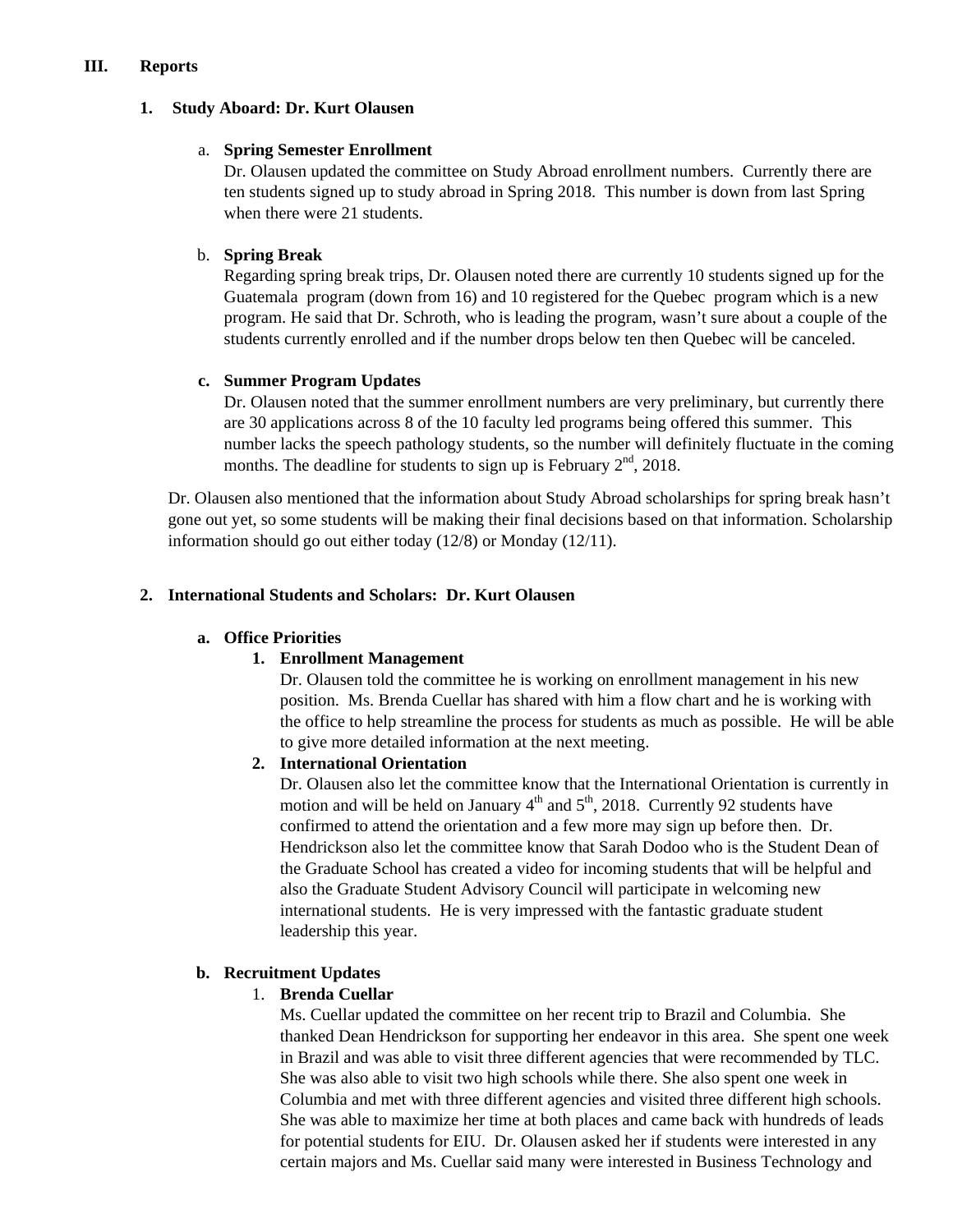some in Pre-Med. Dr. Hendrickson asked if students were still interested in coming to America or if other countries have become more competitive. Ms. Cuellar said that students were looking at other countries in addition to the US, but because of our low prices students were still interested in coming here. Dr. Hendrickson thanked Ms. Cuellar for making the trip as this was a new recruitment area for EIU.

#### **2. Austin Cheney**

Dr. Cheney updated the committee on his trip to the University of Dhaka in Bangladesh. He attended a conference that the university was hosting. He also visited the US Embassy in Dhaka prior to the conference to discuss the visa approval process with them as many student visas for EIU has been denied recently. Although the embassy denied that their procedures had changed, Dr. Cheney told the committee the visa reviewers look very closely to see if the proposed students are interested in returning to their home country or trying to stay in the US after graduation. If there is any indication that the students wouldn't come back, their application is denied. Dr. Cheney discussed the process with the embassy and felt the visit along with the conference had been successful. Dr. Hendrickson thanked Dr. Cheney for making the trip.

#### **c. Spring Enrollment Updates**

Dr. Olausen updated the committee on the spring enrollment numbers. Currently there have been 463 applications (384 graduate, 79 undergraduate) with 272 being admitted and 233 I-20s submitted. Also, as was previously mentioned, there are 92 confirmed for the international orientation.

Dr. Polydore asked if these number were similar to last year and Dr. Olausen said that the overall applications were slightly lower, but he thought that the admitted rate was similar.

#### **d. TLC Update**

Ms. Lauren Schuberth updated the committee on enrollment at The Language Company. She said that two students will graduate this fall and five or six will be entering this Spring. There are a few students who will be finishing at TLC this Spring and plan to enroll at EIU in the Fall. She will be able to provide more accurate enrollment numbers to the committee at the next meeting.

#### **e. AIS Update**

Dr. Hendrickson told the committee that there is currently no Association of International Student (AIS) representative on IEC, but a new one will be appointed in the Spring semester.

#### **3. Other Items: Dr. Ryan Hendrickson**

Dr. Hendrickson wanted to update the committee on an interesting event that happened on Tuesday (12/5). An affiliate of the Saudi Arabian Cultural Mission (SACM) stopped by on behalf of Mashael Alaradi who is a current graduate student in Biological Sciences. Mashael had her thesis defense filmed and shared online. Dr. Hendrickson is excited about how this video will be able to cultivate advocacy in many new areas.

He also let the committee know that EIU would have a visiting scholar from China starting in the Spring. The scholar will be in the Department of English for a year.

He announced that Dr. Wang had her baby since the last meeting. He and the committee wanted to wish her congratulations on the new arrival.